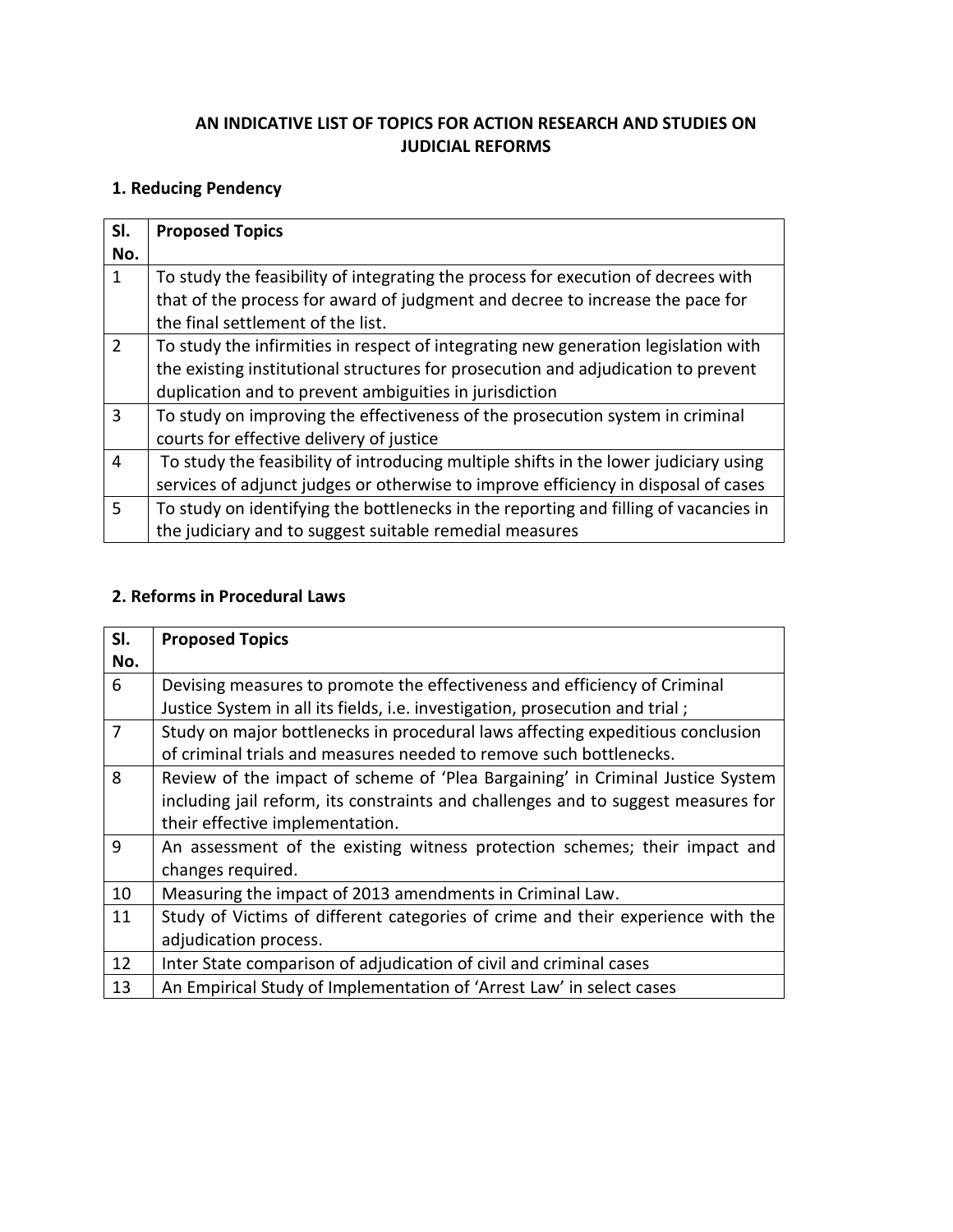# **3. Use of ICT for Judicial Reforms**

| SI.<br>No. | <b>Proposed Topics</b>                                                                                                                                                                                                          |
|------------|---------------------------------------------------------------------------------------------------------------------------------------------------------------------------------------------------------------------------------|
| 14         | Assessing the need for legal reform associated with the use of ICT for delivery of<br>justice.                                                                                                                                  |
| 15         | Assessing the possibility and challenges of the use of social media and mobile<br>technology for judicial awareness.                                                                                                            |
| 16         | Analyzing the impact of computerization of courts and audio-video recording of<br>court proceedings on perception about privacy and data security.<br>This project is subject to approval of eCommittee of the Supreme Court of |
|            | India.                                                                                                                                                                                                                          |
| 17         | Study to recommend policies for improving the adoption and utilization of ICT in<br>the judicial system.                                                                                                                        |
| 18         | "Paperless courts" : To study the feasibility of replacing paper documentation<br>whenever possible without affecting delivery of justice to speed up the justice<br>delivery process                                           |

### **4. Fast-Track Courts**

| SI. | <b>Proposed Topics</b>                                                       |
|-----|------------------------------------------------------------------------------|
| No. |                                                                              |
| 19  | Efficacy of DoJ Fast Track Court Scheme in relation to under-trials          |
| 20  | An Impact Assessment of Fast Track Courts in India.                          |
| 21  | Effectiveness of Fast Track Courts in checking incidences of sexual offences |

#### **5. Commercial Courts**

| SI. | <b>Proposed Topics</b>                                                       |
|-----|------------------------------------------------------------------------------|
| No. |                                                                              |
| 22  | Effectiveness of the Commercial Courts Act, 2015 as amended, in reducing the |
|     | time taken to enforce Contracts in India;                                    |
| 23  | Bottlenecks faced in implementation of and achieving objectives of the       |
|     | Commercial Courts Act, 2015 as amended.                                      |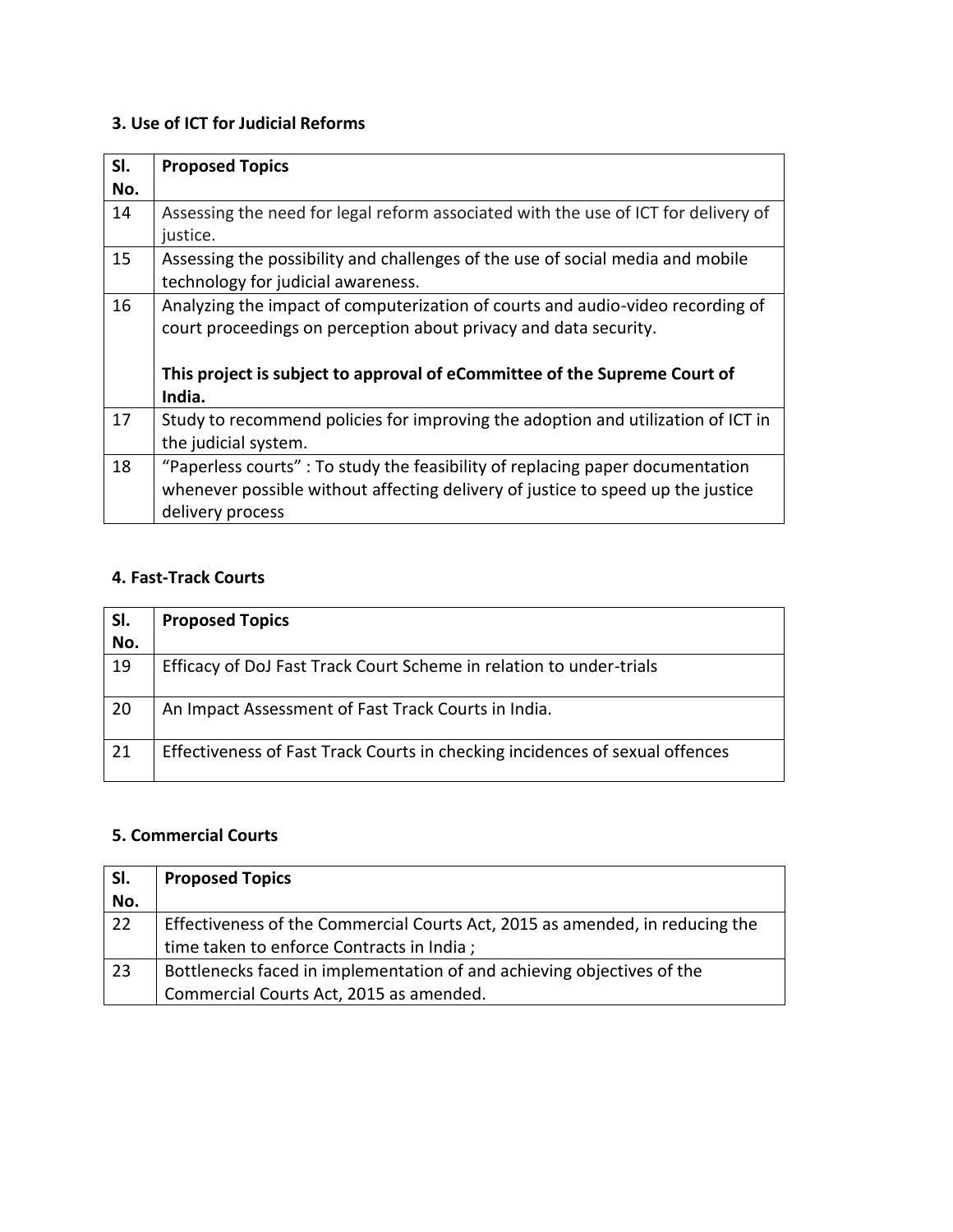# **6. Enforcement of Decrees**

| SI.<br>  No. | <b>Proposed Topics</b>                                                      |
|--------------|-----------------------------------------------------------------------------|
| 24           | Time and Motion study on Enforcement of Decress and ways to reduce judicial |
|              | delays                                                                      |
| 25           | A study on cases where enforcement of decrees contributes to delay          |

### **7. Miscellaneous**

| SI. | <b>Other Proposed Topics</b>                                                                                                                               |
|-----|------------------------------------------------------------------------------------------------------------------------------------------------------------|
| No. |                                                                                                                                                            |
| 26  | To study the use of sentencing power by various courts in the criminal<br>hierarchy to identify the impediments in the exercise of sentencing jurisdiction |
| 27  | Insolvency and Bankruptcy Code                                                                                                                             |
| 28  | <b>Crimes Against Women</b>                                                                                                                                |
| 29  | Children in Conflict with the Law                                                                                                                          |
| 30  | <b>Human Trafficking</b>                                                                                                                                   |

## **8. New Topics**

| Study on functioning of Dedicated Commercial Courts in country & suggestions            |
|-----------------------------------------------------------------------------------------|
| for improvement special focus on commercial courts in Delhi and Mumbai.                 |
| Study on functioning of Dedicated Commercial Courts in country & suggestions            |
| for improvement; special focus on states such as TamilNadu, Andhra Pradesh,             |
| Madhya Pradesh, Uttar Pradesh, Rajasthan.                                               |
| Comprehensive study on functioning of e-filing introduced in India                      |
| Role of Probono lawyering in ensuring Access to Justice                                 |
| Assess and identify thematic areas of intervention and partnerships to be taken         |
| up by Department of Justice with concerned stakeholders and drawing an                  |
| Action Plan harmonizing DISHA with 2030 Agenda Goal 16 on Access to Justice.            |
| A study on the effectiveness of hearings held over Video Conferencing. The study should |
| also cover the features which the VC software should have so as to make the hearings    |
| more effective                                                                          |
| A comparative study of the cases heard and disposed by the FTSC in the best and worst   |
| performing states .The study should pin point the best practices being followed so that |
| they can be used by the slower states to improve their performance                      |
| Access to Justice and Rights of Litigants in District and Subordinate Courts -          |
| Litigants are the people whose needs should be catered primarily as the Courts          |
| owe their existence to them. A study may be conducted to ascertain as to                |
| which of the following facilities are available to the litigants in lower Courts and    |
| what their condition is. For this purpose some of the large Court complexes             |
|                                                                                         |